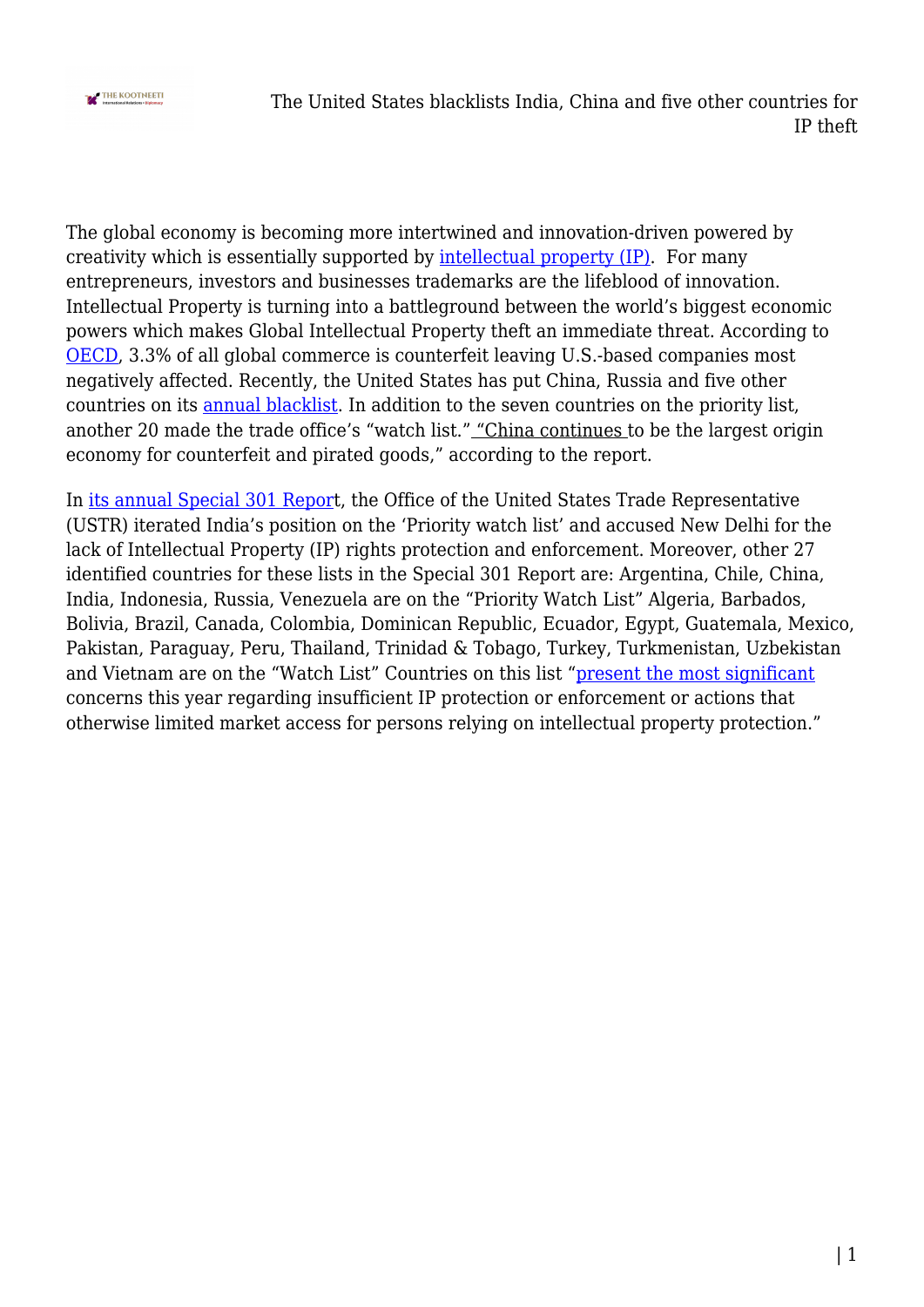

The United States blacklists India, China and five other countries for IP theft



## **Why has the US put India on its 'Priority Watch List'**

India remains on the priority watch list in the year 2022 report. The document reported that there has been inconsistency in the progress of intellectual property in protection and enforcement. Although IP enforcement in the online sphere has improved, the lack of progress on long-standing IP concerns continues as also raised in the prior Special 301 reports. USTR believes India as one of the most challenging major economies with respect to protection and enforcement of IP because of lack of presumption of patent validity, and narrow patentability criteria under [The Indian Patents Act](https://ipindia.gov.in/writereaddata/Portal/IPOAct/1_31_1_patent-act-1970-11march2015.pdf). Moreover, patent applications continue to carry costly and time-consuming pre- and post-grant oppositions, lengthy waiting duration to acquire patent grants and excessive reporting requirements. Though India has [justified](https://ustr.gov/about-us/policy-offices/press-office/press-releases/2021/april/ustr-releases-annual-special-301-report-intellectual-property-protection) the limitation of IP protection as a way of promoting access to technologies, India maintains high custom duties directed to IP-intensive products.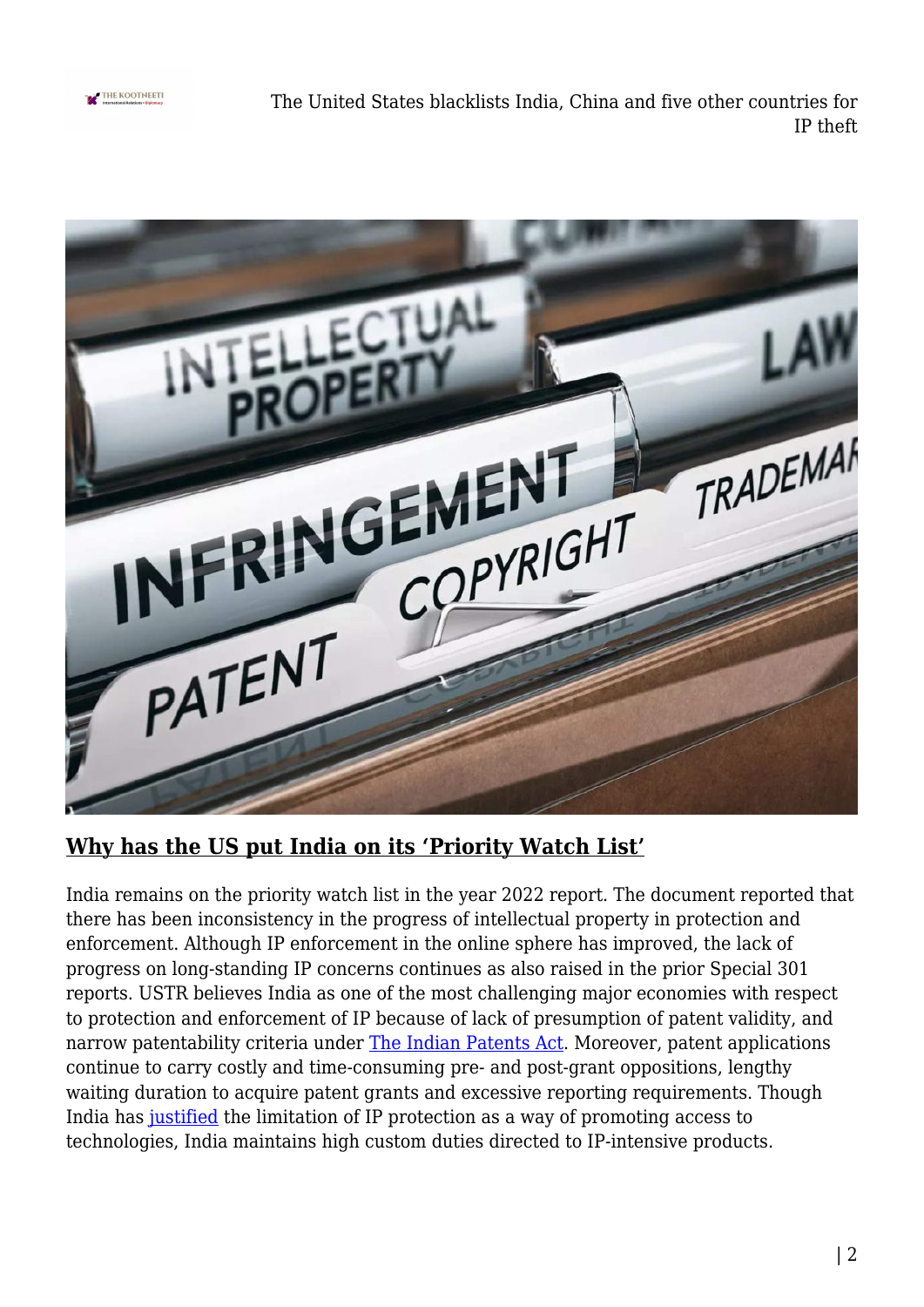

The United States blacklists India, China and five other countries for IP theft

According to the report, pharmaceutical stakeholders have been expressing concerns over whether India has a productive mechanism for the fast and early resolution of potential pharmaceutical patent disputes. Also, stakeholders raise concern over the question about having a successful system for protection against unfair commercial use and unauthorized disclosure of undisclosed tests or different data generated to receive marketing approval for pharmaceutical and agricultural products. USTR claims weak enforcement of IP by courts and police officers along with lack of familiarity with investigation techniques, and absence of a centralized IP enforcement agency with poor coordination between state and national level actions threaten to undercut the developments made last year against websites with pirated contents. The status of India as one of the top five source countries for fake goods, as mentioned in the [Organization for Economic Co-operation and Development's](https://www.oecd-ilibrary.org/sites/98ff165d-en/index.html?itemId=/content/component/98ff165d-en#:~:text=India%2C%20Malaysia%2C%20Mexico%2C%20Singapore,worldwide%20between%20the%20two%20periods.) Trends in Trade in Counterfeit and Pirated Goods (2019), brings out the serious nature of counterfeiting and ineffective level of enforcement.

While India depends on contract law to provide trade secret protection, this approach has been found effective only in situations where the trade secret owner and parties accused of misappropriation have a contractual relationship. No expressed criminal penalties are available for trade secret misappropriation in India. The copyright holders [continue to](https://indianexpress.com/article/technology/tech-news-technology/india-ranks-third-globally-for-consuming-pirated-content-akamai-report-7753275/) [report](https://indianexpress.com/article/technology/tech-news-technology/india-ranks-third-globally-for-consuming-pirated-content-akamai-report-7753275/) high levels of piracy, particularly in online areas.

In April 2021, India's decision to [abolish the Intellectual Property Appellate Board \(IPAB\)](https://www.lexology.com/library/detail.aspx?g=2e4286b6-99c4-4dc0-8dbe-6fa9a08e8781#:~:text=On%204th%20April%202021,IPAB) and redirect the IPAB cases to courts has created difficulty and uncertainty around adjudication of IP cases and copyright royalty rate setting. Also, India failed to resolve the recent long-standing challenges in the protection of IP and resulted in new concerns for the right holder.

India has been on the second list for some years because the US believes India's IPR regime is not propitious for innovation by foreigners and It engages in exporting counterfeit drugs and medicines. "Over the past year, India took steps to address intellectual property challenges and promote IP protection and enforcement. However, many of the actions have not yet translated into concrete benefits for innovators and creators, and long-standing deficiencies persist. India remains one of the world's most challenging major economies with respect to protection and enforcement of IP," an official US report said.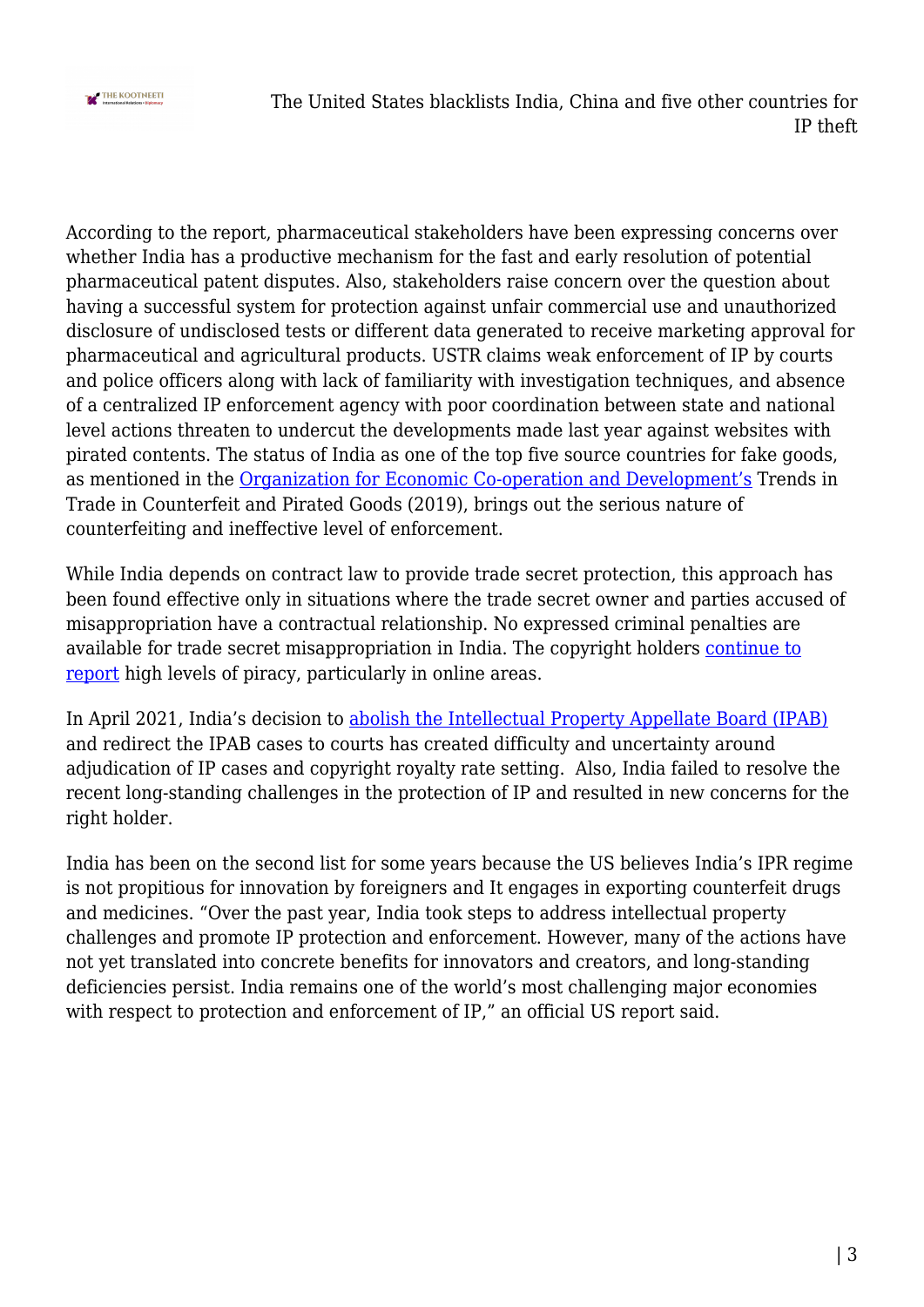

The United States blacklists India, China and five other countries for IP theft



Image source: Washington Times

## **Fight for IP: United States vs. China**

Imagine Apple without the Apple, Starbucks without the iconic twin-tailed siren logo and KFC without Colonel Harland Sanders's face. Trademarks and patents can either take companies to new heights or can contribute to their failure. China, being the largest manufacturing hub around the globe, has a propensity of replicating world-class products and selling them globally at depleted prices. China now accounts for more than 10% of all trademark applications in the U.S. According to the [World Intellectual Property](https://www.wipo.int/pressroom/en/articles/2019/article_0012.html) [Organization,](https://www.wipo.int/pressroom/en/articles/2019/article_0012.html) out of 3.3 million patent applications, China accounted for roughly half of it. Artificial intelligence and wireless 5G network have always been one of the major sectors of focus for China and intellectual property is the key to it. Trademark and patent infringement is a key part of mounting tensions between China and the United States. It's a sticking point for the two countries as they compete to grow in next-generation technologies. Therefore, infringement of patents and trademarks was the key concern of the ["phase-one" trade](https://www.piie.com/research/piie-charts/us-china-phase-one-tracker-chinas-purchases-us-goods) [agreement](https://www.piie.com/research/piie-charts/us-china-phase-one-tracker-chinas-purchases-us-goods) between both countries.

A 2017 [report](https://chinaipr.com/2019/05/12/the-600-billion-dollar-china-ip-echo-chamber/) by the IP commission estimated that IP theft from India, China and other countries cost the U.S. economy between [\\$225 billion and \\$600 billion](https://money.cnn.com/2018/03/23/technology/china-us-trump-tariffs-ip-theft/index.html) per year. The